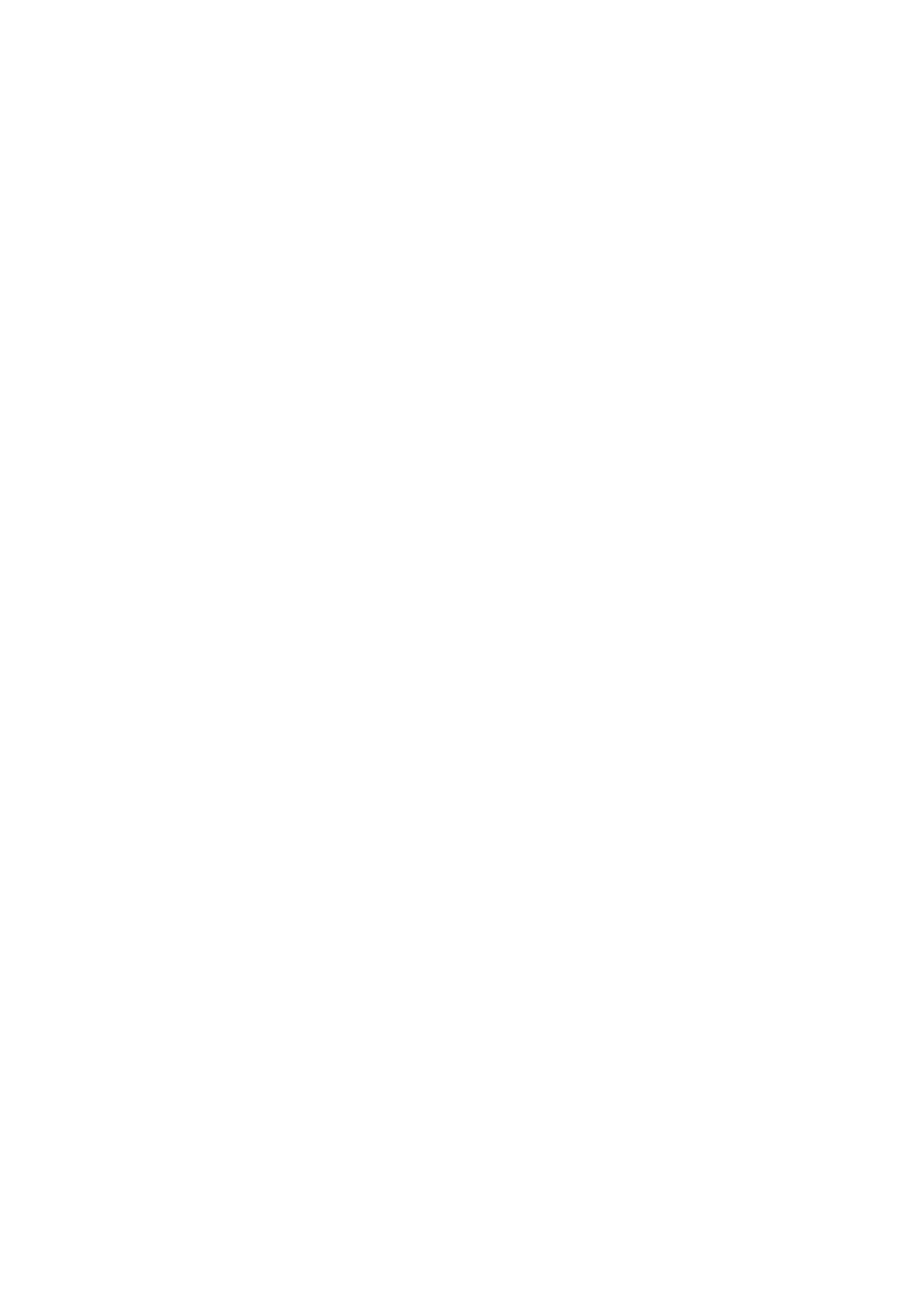## ANNEXURE –B

#### e-Tender No: BNPM/OTE/HRC Fuses/0019/2022-23 dated 07.06.2022

#### (To be submitted on the letterhead)

#### DECLARATION

We do hereby declare that,

1. We have not been blacklisted/ debarred by BNPMIPL/ BRBNMPL/ SPMCIL or any Govt. Departments. The information provided above is correct and true to the best of my knowledge and belief.

2. We do hereby declare that we have read and understood all terms and conditions of tender document including Technical Specification, Quality Control Criteria and confirm to abide to those conditions without any counter conditions.

3. The director/proprietor of the bidding firm are not closely related to BNPMIPL.

In case, at any time the information furnished is found to be false, you may disqualify/ debar me/ us as deemed fit.

Signature \_\_\_\_\_\_\_\_\_\_\_\_\_\_\_\_\_\_\_\_\_\_\_\_\_\_\_\_\_\_\_\_\_\_\_\_\_\_\_\_\_\_\_\_\_\_

Name---------------------------------------------------------

Designation-------------------------------------------------

Date----------------------------------------------------------

Stamp of the Organization-----------------------------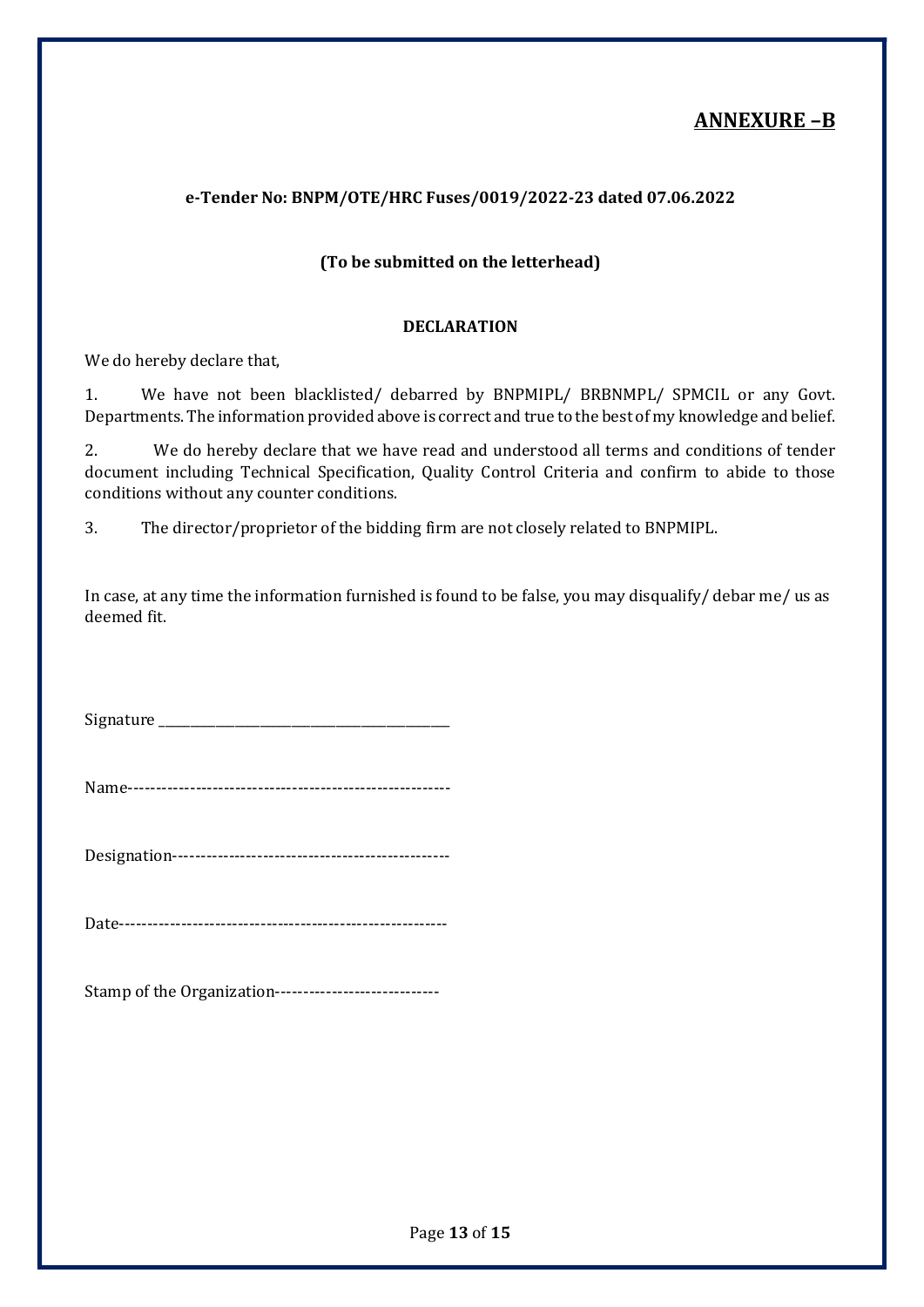## ANNEXURE C

# e-Tender No: BNPM/OTE/HRC Fuses/0019/2022-23 dated 07.06.2022 (To be submitted on the letterhead)

We, the undersigned, declare that we will automatically be suspended from months, if we are withdrawing our Bid during the period of bid validity (or) fail / refuse to furnish the performance security / execute the contract, if awarded.

Signature \_\_\_\_\_\_\_\_\_\_\_\_\_\_\_\_\_\_\_\_\_\_\_\_\_\_\_\_\_\_\_\_\_\_\_\_\_\_\_\_\_\_\_\_\_\_

Name---------------------------------------------------------

Designation-------------------------------------------------

Date----------------------------------------------------------

Stamp of the Organization-------------------------------